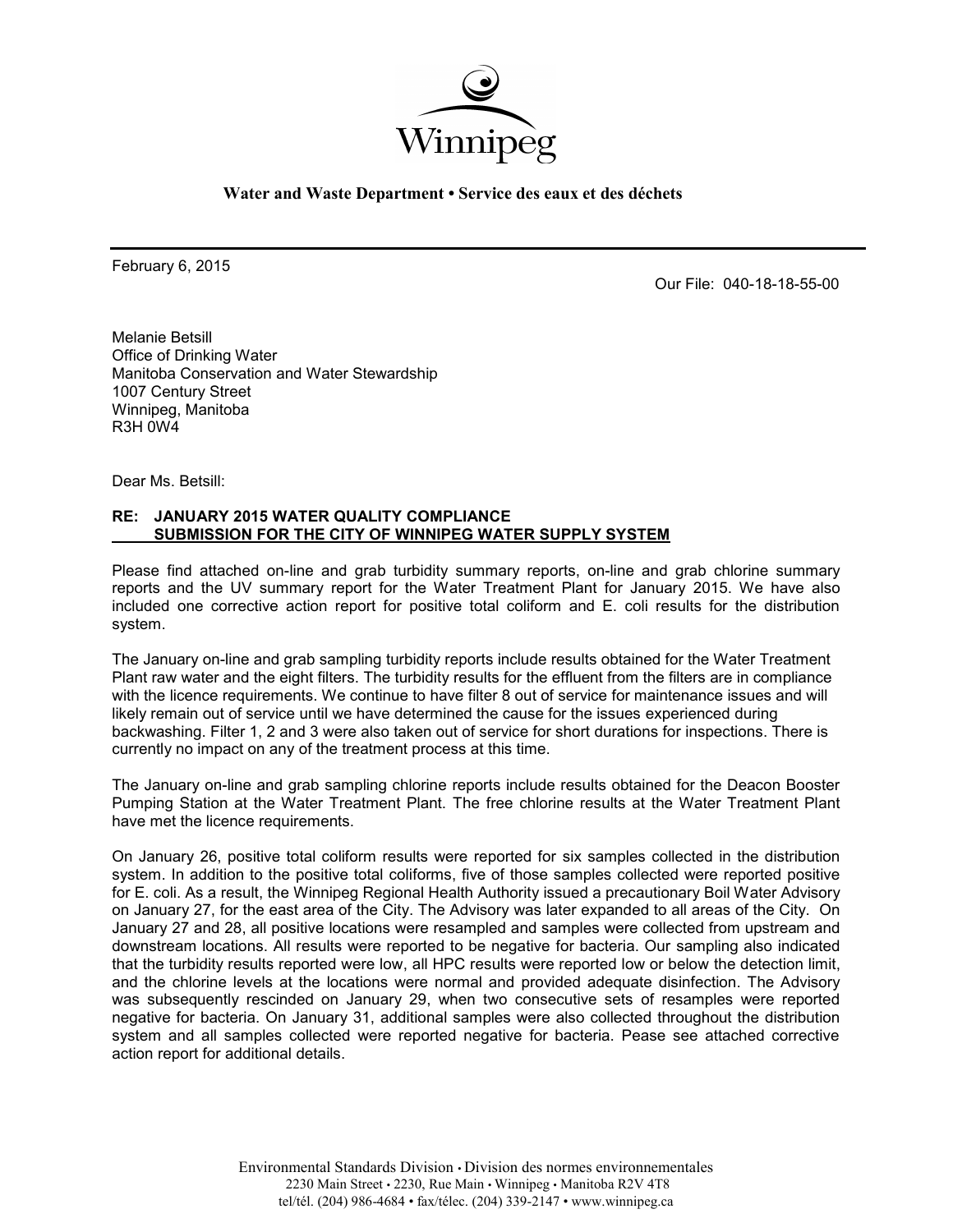The UV submission includes the summary report for January 2015 in accordance with Section 4.13, Table 2 of the Operating Licence. The UV licence requirement has been met for January.

Please let me know of any concerns or questions respecting this submission. I may be reached by telephone at 204-986-8359 or by e-mail at [rgrosselle@winnipeg.ca](mailto:rgrosselle@winnipeg.ca).

Thanks for your ongoing cooperation and understanding in this matter.

Yours sincerely,

*Original signed by:* 

R. Grosselle Manager of Environmental Standards

**Attachments** 

c:(e-mail)

 Dr. L. Richards, Winnipeg Regional Health Authority Dr. H. Chang, Winnipeg Regional Health Authority Dr. S. Roberecki, Manitoba Health D.P. Sacher, P.Eng G. Patton, P.Eng. T. Shanks, P.Eng. A. J. Weremy, P.Eng. C. Diduck

N:\Compliance Reporting\Submittal Letters\2015\ODW- Letters\Betsill Water January 2015.doc

Embrace the spirit . Vivez l'esprit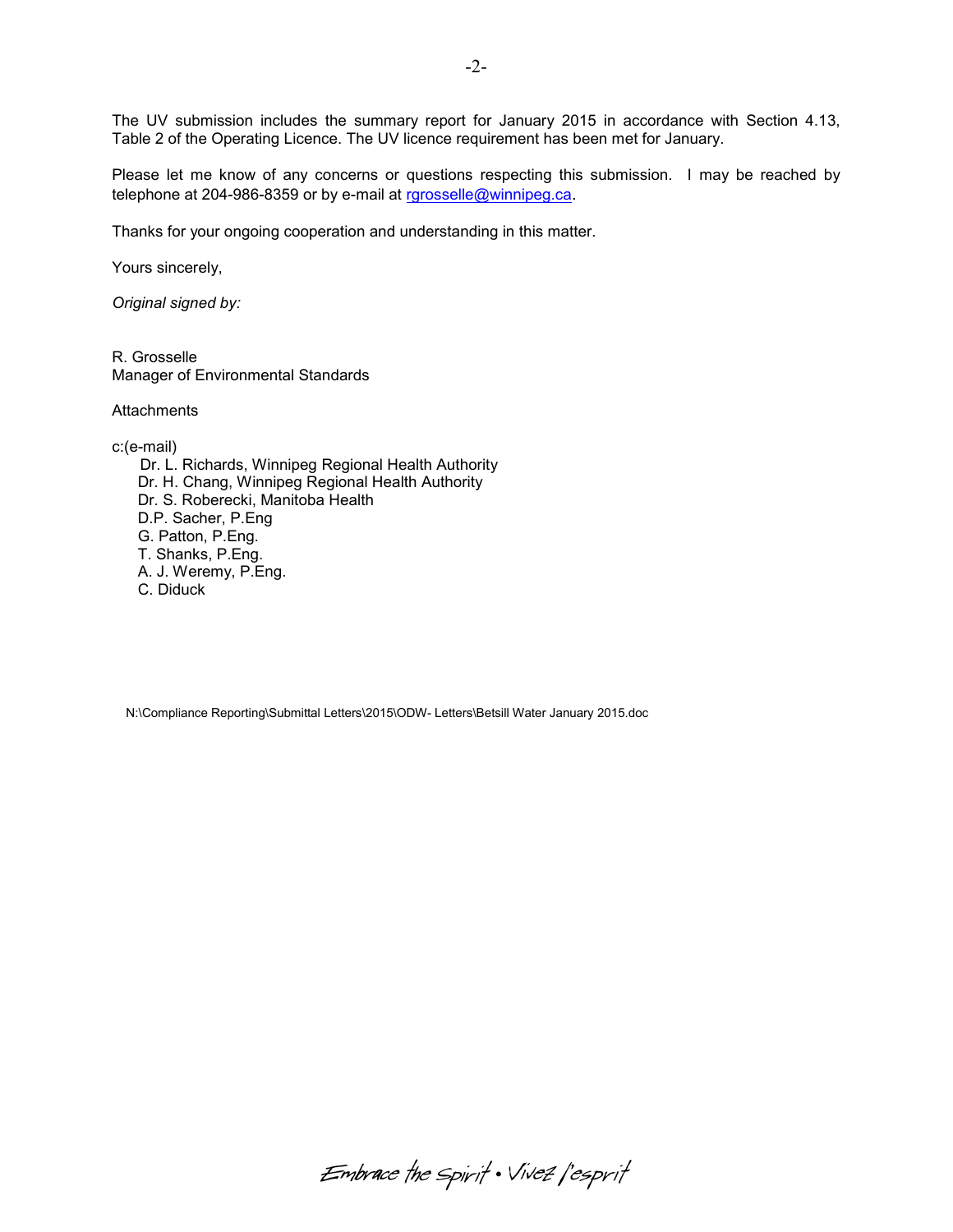

# **CITY OF WINNIPEG** WATER WATER WATER System Code: 252.00

## WATER SERVICES WATER TREATMENT PLANT TURBIDITY ON-LINE MONITORING REPORT

|                                                                                                                                                                                                                     | January 2015 Turbidity (NTU) |                                   |           |                                   |           |                                  |           |                                   |           |                                   |           |                                   |           |                                   |           |                        |
|---------------------------------------------------------------------------------------------------------------------------------------------------------------------------------------------------------------------|------------------------------|-----------------------------------|-----------|-----------------------------------|-----------|----------------------------------|-----------|-----------------------------------|-----------|-----------------------------------|-----------|-----------------------------------|-----------|-----------------------------------|-----------|------------------------|
| Raw                                                                                                                                                                                                                 |                              | Filter #1<br>Filter #2            |           |                                   | Filter #3 |                                  | Filter #4 |                                   | Filter #5 |                                   | Filter #6 |                                   | Filter #7 |                                   | Filter #8 |                        |
| Date<br>Avg                                                                                                                                                                                                         | Avg                          | Max                               | Avg       | Max                               | Avg       | Max                              | Avg       | Max                               | Avg       | Max                               | Avg       | Max                               | Avg       | Max                               | Avg       | Max                    |
| 1/01/2015<br>0.79                                                                                                                                                                                                   | 0.11                         | 0.16                              | 0.11      | 0.20                              | 0.08      | 0.23                             | 0.12      | 0.27                              | 0.09      | 0.19                              | 0.11      | 0.19                              | 0.09      | 0.23                              | OL        | OL                     |
| 2/01/2015<br>0.79                                                                                                                                                                                                   | 0.08                         | 0.19                              | 0.10      | 0.16                              | 0.03      | 0.09                             | 0.09      | 0.21                              | 0.07      | 0.18                              | 0.08      | 0.20                              | 0.07      | 0.19                              | <b>OL</b> | OL                     |
| 3/01/2015<br>0.78                                                                                                                                                                                                   | 0.07                         | 0.13                              | 0.08      | 0.18                              | 0.04      | 0.20                             | 0.09      | 0.21                              | 0.09      | 0.16                              | 0.08      | 0.19                              | 0.08      | 0.11                              | OL        | OL                     |
| 4/01/2015<br>0.78                                                                                                                                                                                                   | 0.06                         | 0.18                              | 0.08      | 0.18                              | 0.04      | 0.18                             | 0.12      | 0.14                              | 0.08      | 0.18                              | 0.08      | 0.11                              | 0.09      | 0.19                              | <b>OL</b> | OL                     |
| 5/01/2015<br>0.77                                                                                                                                                                                                   | 0.07                         | 0.11                              | 0.07      | 0.10                              | 0.03      | 0.18                             | 0.10      | 0.22                              | 0.08      | 0.19                              | 0.10      | 0.20                              | 0.08      | 0.19                              | OL        | OL                     |
| 6/01/2015<br>0.75                                                                                                                                                                                                   | 0.07                         | 0.17                              | 0.09      | 0.16                              | 0.03      | 0.07                             | 0.09      | 0.21                              | 0.08      | 0.12                              | 0.09      | 0.21                              | 0.08      | 0.20                              | OL        | OL                     |
| 7/01/2015<br>0.76                                                                                                                                                                                                   | 0.06                         | 0.16                              | 0.08      | 0.16                              | 0.03      | 0.18                             | 0.09      | 0.21                              | 0.10      | 0.19                              | 0.09      | 0.20                              | 0.10      | 0.13                              | OL        | OL                     |
| 8/01/2015<br>0.75                                                                                                                                                                                                   | 0.05                         | 0.17                              | 0.07      | 0.18                              | 0.03      | 0.11                             | 0.11      | 0.21                              | 0.08      | 0.15                              | 0.09      | 0.13                              | 0.08      | 0.15                              | <b>OL</b> | OL                     |
| 9/01/2015<br>0.74                                                                                                                                                                                                   | 0.09                         | 0.14                              | 0.07      | 0.11                              | 0.02      | 0.09                             | 0.09      | 0.21                              | 0.06      | 0.18                              | 0.09      | 0.19                              | 0.07      | 0.21                              | OL        | OL                     |
| 10/01/2015<br>0.74                                                                                                                                                                                                  | 0.08                         | 0.19                              | 0.07      | 0.15                              | <b>OL</b> | <b>OL</b>                        | 0.10      | 0.22                              | 0.08      | 0.17                              | 0.08      | 0.20                              | 0.09      | 0.17                              | <b>OL</b> | <b>OL</b>              |
| 11/01/2015<br>0.75                                                                                                                                                                                                  | 0.08                         | 0.18                              | 0.06      | 0.14                              | OL        | OL                               | 0.09      | 0.19                              | 0.08      | 0.16                              | 0.08      | 0.18                              | 0.08      | 0.16                              | OL        | OL                     |
| 12/01/2015<br>0.75                                                                                                                                                                                                  | 0.08                         | 0.18                              | 0.06      | 0.16                              | <b>OL</b> | <b>OL</b>                        | 0.09      | 0.20                              | 0.08      | 0.18                              | 0.08      | 0.19                              | 0.09      | 0.20                              | <b>OL</b> | OL                     |
| 13/01/2015<br>0.75                                                                                                                                                                                                  | 0.08                         | 0.19                              | 0.07      | 0.11                              | 0.01      | 0.02                             | 0.10      | 0.21                              | 0.07      | 0.18                              | 0.09      | 0.20                              | 0.08      | 0.20                              | <b>OL</b> | OL                     |
| 14/01/2015<br>0.76                                                                                                                                                                                                  | 0.08                         | 0.20                              | 0.07      | 0.17                              | 0.07      | 0.19                             | 0.09      | 0.20                              | 0.09      | 0.13                              | 0.07      | 0.16                              | 0.09      | 0.11                              | <b>OL</b> | OL                     |
| 15/01/2015<br>0.78                                                                                                                                                                                                  | 0.08                         | 0.17                              | 0.06      | 0.14                              | 0.15      | 0.24                             | 0.10      | 0.13                              | 0.08      | 0.17                              | 0.08      | 0.18                              | 0.08      | 0.17                              | <b>OL</b> | OL                     |
| 16/01/2015<br>0.80                                                                                                                                                                                                  | 0.07                         | 0.11                              | 0.05      | 0.14                              | 0.14      | 0.25                             | 0.09      | 0.20                              | 0.08      | 0.17                              | 0.09      | 0.15                              | 0.08      | 0.18                              | <b>OL</b> | <b>OL</b>              |
| 17/01/2015<br>0.83                                                                                                                                                                                                  | OL                           | OL                                | 0.06      | 0.15                              | 0.15      | 0.32                             | 0.08      | 0.18                              | 0.08      | 0.17                              | 0.08      | 0.17                              | 0.08      | 0.17                              | <b>OL</b> | OL                     |
| 0.83<br>18/01/2015                                                                                                                                                                                                  | <b>OL</b>                    | <b>OL</b>                         | 0.06      | 0.15                              | 0.15      | 0.25                             | 0.08      | 0.17                              | 0.08      | 0.17                              | 0.08      | 0.19                              | 0.08      | 0.16                              | <b>OL</b> | OL                     |
| 19/01/2015<br>0.71                                                                                                                                                                                                  | <b>OL</b>                    | OL                                | 0.06      | 0.16                              | 0.14      | 0.26                             | 0.09      | 0.18                              | 0.08      | 0.16                              | 0.09      | 0.18                              | 0.08      | 0.16                              | OL        | OL                     |
| 0.64<br>20/01/2015                                                                                                                                                                                                  | <b>OL</b>                    | <b>OL</b>                         | 0.07      | 0.15                              | 0.14      | 0.26                             | 0.09      | 0.19                              | 0.07      | 0.17                              | 0.08      | 0.18                              | 0.07      | 0.17                              | <b>OL</b> | <b>OL</b>              |
| 21/01/2015<br>0.64                                                                                                                                                                                                  | 0.03                         | 0.18                              | 0.07      | 0.16                              | 0.10      | 0.25                             | 0.08      | 0.20                              | 0.08      | 0.13                              | 0.07      | 0.19                              | 0.06      | 0.11                              | OL        | OL                     |
| 22/01/2015<br>0.64                                                                                                                                                                                                  | 0.07                         | 0.18                              | 0.05      | 0.14                              | 0.14      | 0.20                             | 0.06      | 0.15                              | 0.06      | 0.14                              | 0.06      | 0.14                              | 0.08      | 0.14                              | <b>OL</b> | <b>OL</b>              |
| 23/01/2015<br>0.63                                                                                                                                                                                                  | 0.08                         | 0.15                              | 0.05      | 0.13                              | 0.14      | 0.28                             | 0.06      | 0.18                              | 0.06      | 0.15                              | 0.06      | 0.15                              | 0.06      | 0.15                              | <b>OL</b> | OL                     |
| 24/01/2015<br>0.62                                                                                                                                                                                                  | 0.07                         | 0.17                              | 0.04      | 0.10                              | 0.10      | 0.26                             | 0.06      | 0.14                              | 0.05      | 0.12                              | 0.05      | 0.13                              | 0.05      | 0.14                              | <b>OL</b> | <b>OL</b>              |
| 25/01/2015<br>0.63                                                                                                                                                                                                  | 0.06                         | 0.14                              | 0.03      | 0.06                              | 0.10      | 0.21                             | 0.06      | 0.15                              | 0.04      | 0.12                              | 0.06      | 0.11                              | 0.05      | 0.12                              | <b>OL</b> | OL                     |
| 26/01/2015<br>0.63                                                                                                                                                                                                  | 0.06                         | 0.14                              | 0.05      | 0.11                              | 0.09      | 0.22                             | 0.05      | 0.12                              | 0.05      | 0.08                              | 0.05      | 0.11                              | 0.04      | 0.11                              | <b>OL</b> | <b>OL</b>              |
| 27/01/2015<br>0.62                                                                                                                                                                                                  | 0.05                         | 0.14                              | 0.04      | 0.10                              | 0.09      | 0.16                             | 0.04      | 0.11                              | 0.06      | 0.11                              | 0.04      | 0.12                              | 0.06      | 0.09                              | <b>OL</b> | OL                     |
| 28/01/2015<br>0.63                                                                                                                                                                                                  | 0.07                         | 0.15                              | 0.01      | 0.05                              | 0.12      | 0.22                             | 0.06      | 0.14                              | 0.05      | 0.12                              | 0.06      | 0.14                              | 0.05      | 0.12                              | <b>OL</b> | <b>OL</b>              |
| 29/01/2015<br>0.61                                                                                                                                                                                                  | 0.07                         | 0.16                              | OL        | OL                                | 0.14      | 0.22                             | 0.06      | 0.13                              | 0.04      | 0.06                              | 0.06      | 0.13                              | 0.06      | 0.13                              | OL        | OL                     |
| 30/01/2015<br>0.62                                                                                                                                                                                                  | 0.07                         | 0.16                              | <b>OL</b> | <b>OL</b>                         | 0.12      | 0.22                             | 0.07      | 0.15                              | 0.05      | 0.12                              | 0.06      | 0.13                              | 0.06      | 0.13                              | <b>OL</b> | <b>OL</b>              |
| 31/01/2015<br>0.62                                                                                                                                                                                                  | 0.07                         | 0.16                              | OL        | OL                                | 0.12      | 0.22                             | 0.06      | 0.12                              | 0.05      | 0.12                              | 0.05      | 0.10                              | 0.06      | 0.13                              | OL        | OL                     |
| Total Number of Measurements Taken, A:<br>Turbidity Standard for Monitoring Location (NTU):<br>Number of Measurements Meeting Standard, B:<br>Compliance with Turbidity Standard, C = B/A X 100%:<br>$OL = Offline$ |                              | 12938<br>0.30<br>12938<br>100.00% |           | 13419<br>0.30<br>13419<br>100 00% |           | 11123<br>0.30<br>11122<br>99.99% |           | 12137<br>0 30<br>12137<br>100.00% |           | 15945<br>0 30<br>15945<br>100.00% |           | 15877<br>0.30<br>15877<br>100.00% |           | 14380<br>0.30<br>14380<br>100 00% |           | OL<br>0.30<br>OL<br>OL |

Note: Filter 8 is offline for maintenance

#### File Path: N:\Water Treatment Branch\Administration\Reports\Regulatory Submissions\Turbidity\2015\01-January

**Submitted By (Print)** D.Minor **Signature** Original signed by D.Minor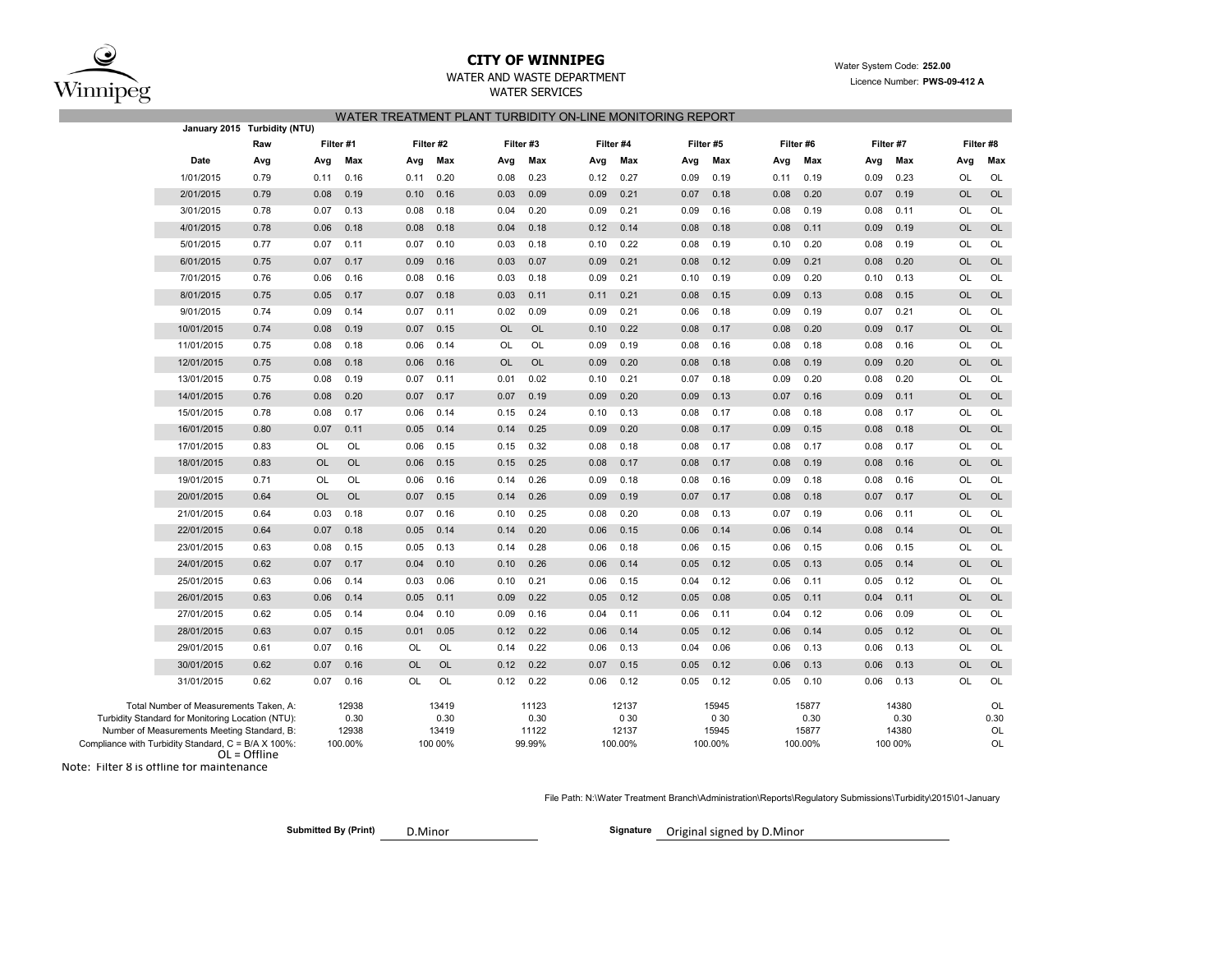

### CITY OF WINNIPEG WATER AND WASTE DEPARTMENT ENVIRONMENTAL STANDARDS DIVISION

| WATER TREATMENT PLANT TURBIDITY GRAB MONITORING REPORT   |                  |           |                     |           |                        |           |                     |                     |          |
|----------------------------------------------------------|------------------|-----------|---------------------|-----------|------------------------|-----------|---------------------|---------------------|----------|
| Water System Code: 252.00                                |                  |           |                     |           | <b>Turbidity (NTU)</b> |           |                     |                     |          |
| Licence No. PWS-09-412 A                                 |                  |           |                     |           |                        |           |                     |                     |          |
| Date                                                     | <b>Raw Water</b> | Filter 1  | Filter <sub>2</sub> | Filter 3  | Filter 4               | Filter 5  | Filter <sub>6</sub> | Filter <sub>7</sub> | Filter 8 |
| 01-Jan-2015                                              | 0.71             | 0.24      | 0.26                | 0.24      | 0.24                   | 0.16      | 0.18                | 0.25                | OL       |
| 02-Jan-2015                                              | 0.63             | 0.17      | 0.15                | 0.17      | 0.20                   | 0.15      | 0.17                | 0.14                | OL       |
| 03-Jan-2015                                              | <b>NS</b>        | <b>NS</b> | <b>NS</b>           | <b>NS</b> | <b>NS</b>              | NS        | <b>NS</b>           | <b>NS</b>           | OL       |
| 04-Jan-2015                                              | NS               | <b>NS</b> | <b>NS</b>           | <b>NS</b> | <b>NS</b>              | <b>NS</b> | <b>NS</b>           | <b>NS</b>           | OL       |
| 05-Jan-2015                                              | 0.62             | 0.17      | 0.13                | 0.15      | 0.19                   | 0.13      | 0.14                | 0.18                | OL       |
| 06-Jan-2015                                              | 0.54             | 0.20      | 0.16                | 0.17      | 0.13                   | 0.13      | 0.17                | 0.13                | OL       |
| 07-Jan-2015                                              | 0.56             | 0.14      | 0.16                | 0.20      | 0.16                   | 0.15      | 0.12                | 0.14                | OL       |
| 08-Jan-2015                                              | 0.62             | 0.11      | 0.10                | 0.13      | 0.12                   | 0.16      | 0.12                | 0.13                | OL       |
| 09-Jan-2015                                              | 0.64             | 0.17      | 0.16                | 0.15      | 0.22                   | 0.11      | 0.15                | 0.19                | OL       |
| 10-Jan-2015                                              | <b>NS</b>        | <b>NS</b> | <b>NS</b>           | OL        | <b>NS</b>              | <b>NS</b> | <b>NS</b>           | <b>NS</b>           | OL       |
| 11-Jan-2015                                              | <b>NS</b>        | <b>NS</b> | <b>NS</b>           | OL        | <b>NS</b>              | <b>NS</b> | <b>NS</b>           | <b>NS</b>           | OL       |
| 12-Jan-2015                                              | 0.59             | 0.14      | 0.14                | OL        | 0.18                   | 0.12      | 0.16                | 0.12                | OL       |
| 13-Jan-2015                                              | 0.59             | 0.15      | 0.13                | 0.27      | 0.18                   | 0.13      | 0.19                | 0.12                | OL       |
| 14-Jan-2015                                              | 0.59             | 0.21      | 0.15                | 0.18      | 0.20                   | 0.13      | 0.20                | 0.15                | OL       |
| 15-Jan-2015                                              | 0.56             | 0.12      | 0.18                | 0.16      | 0.14                   | 0.15      | 0.17                | 0.18                | OL       |
| 16-Jan-2015                                              | 0.68             | 0.15      | 0.13                | 0.22      | 0.18                   | 0.12      | 0.16                | 0.17                | OL       |
| 17-Jan-2015                                              | <b>NS</b>        | OL        | NS                  | <b>NS</b> | <b>NS</b>              | NS        | <b>NS</b>           | <b>NS</b>           | OL       |
| 18-Jan-2015                                              | <b>NS</b>        | OL        | <b>NS</b>           | <b>NS</b> | <b>NS</b>              | <b>NS</b> | <b>NS</b>           | <b>NS</b>           | OL       |
| 19-Jan-2015                                              | 0.68             | OL        | 0.12                | 0.28      | 0.17                   | 0.12      | 0.14                | 0.14                | OL       |
| 20-Jan-2015                                              | 0.59             | OL        | 0.14                | 0.21      | 0.23                   | 0.13      | 0.16                | 0.11                | OL       |
| 21-Jan-2015                                              | 0.71             | 0.27      | 0.15                | 0.17      | 0.20                   | 0.14      | 0.18                | 0.13                | OL       |
| 22-Jan-2015                                              | 0.63             | 0.17      | 0.15                | 0.17      | 0.15                   | 0.16      | 0.17                | 0.12                | OL       |
| 23-Jan-2015                                              | 0.67             | 0.14      | 0.19                | 0.16      | 0.17                   | 0.19      | OL                  | 0.13                | OL       |
| 24-Jan-2015                                              | <b>NS</b>        | <b>NS</b> | <b>NS</b>           | <b>NS</b> | <b>NS</b>              | <b>NS</b> | <b>NS</b>           | <b>NS</b>           | OL       |
| 25-Jan-2015                                              | <b>NS</b>        | <b>NS</b> | <b>NS</b>           | <b>NS</b> | <b>NS</b>              | <b>NS</b> | <b>NS</b>           | <b>NS</b>           | OL       |
| 26-Jan-2015                                              | 0.63             | 0.14      | 0.12                | 0.15      | 0.16                   | 0.11      | 0.13                | 0.18                | OL       |
| 27-Jan-2015                                              | 0.65             | 0.13      | 0.16                | 0.16      | 0.15                   | 0.11      | 0.17                | 0.11                | OL       |
| 28-Jan-2015                                              | 0.66             | 0.15      | OL                  | 0.14      | 0.12                   | 0.14      | 0.16                | 0.12                | OL       |
| 29-Jan-2015                                              | 0.67             | 0.24      | OL                  | 0.27      | 0.12                   | 0.12      | 0.09                | 0.11                | OL       |
| 30-Jan-2015                                              | 0.82             | 0.17      | OL                  | 0.18      | 0.15                   | 0.14      | 0.19                | 0.13                | OL       |
| 31-Jan-2015                                              | <b>NS</b>        | <b>NS</b> | OL                  | <b>NS</b> | <b>NS</b>              | <b>NS</b> | <b>NS</b>           | <b>NS</b>           | OL       |
| Total number of measurements taken, A:                   |                  | 20        | 19                  | 21        | 22                     | 22        | 21                  | 22                  | 0        |
| <b>Turbidity Standard for Monitoring Location (NTU):</b> |                  | 0.30      | 0.30                | 0.30      | 0.30                   | 0.30      | 0.30                | 0.30                | 0.30     |
| Number of measurements meeting standard, B:              |                  | 20        | 19                  | 21        | 22                     | 22        | 21                  | 22                  | 0        |
| Compliance with Turbidity Standard, C= B/A X 100%:       | 100%             | 100%      | 100%                | 100%      | 100%                   | 100%      | 100%                | <b>NA</b>           |          |

NS: No Sample NA: Not Analyzed OL: Off-Line

**Approved in LIMS By:** put offline for maintenance issues. **C.Diduck**Filters 1,2, and 3 were offline for inspection. Effective, December 22, 2014, filter 8 has been put offline for maintenance issues.

[Printed From : N:\WQ Data\Routine Water Quality\2014\Turbidity.xls](C:/Documents and Settings/rgrossel/Local Settings/Temporary Internet Files/OLK13/Turbidity 2010.xls) File: WQR3

| Commentsː |  |  |  |  | <b>Report Compiled By:</b> | <b>H.Demchenko</b> |
|-----------|--|--|--|--|----------------------------|--------------------|
|           |  |  |  |  |                            |                    |

Date Approved: 4-Feb-15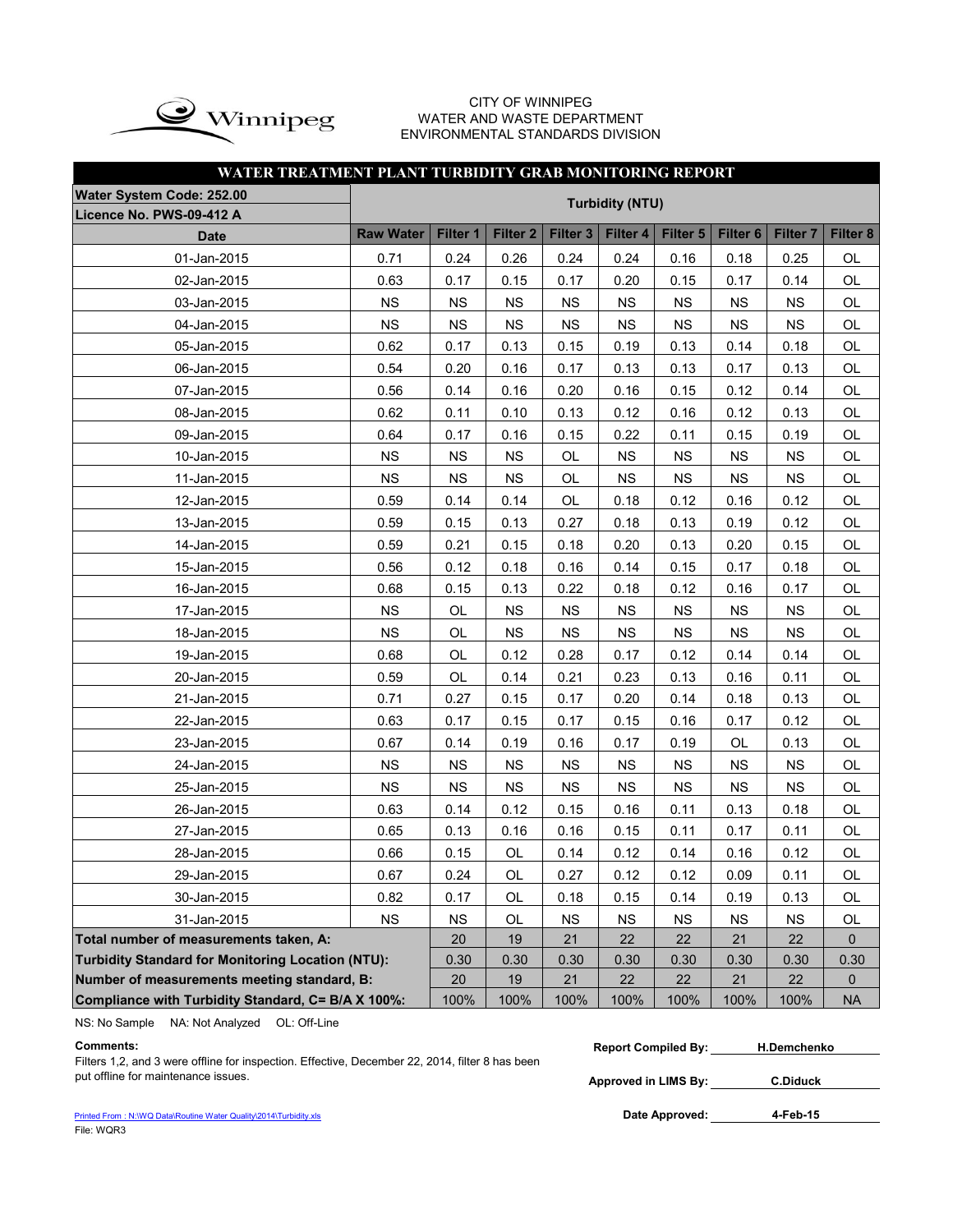

# **City of Winnipeg**

Water and Waste Department Water Services

## Deacon Booster Pumping Station WATER TREATMENT PLANT FREE CHLORINE ON-LINE MONITORING REPORT

| Water System Code: |  |
|--------------------|--|
| Licence Number:    |  |
| Report Created:    |  |

Water System Code: **252.00** Licence Number: **PWS-09-412 A**

01 February 2015 **Report Period: January 2015** 

|                                             |                                      | <b>BRANCH1</b><br>[mg/L] |         | <b>BRANCH2</b><br>[mg/L] |         |  |
|---------------------------------------------|--------------------------------------|--------------------------|---------|--------------------------|---------|--|
|                                             | Date                                 | Average                  | Minimum | Average                  | Minimum |  |
|                                             | 1/01/2015                            | 1.18                     | 1.12    | 1.26                     | 1.23    |  |
|                                             | 2/01/2015                            | 1.15                     | 1.11    | 1.20                     | 1.12    |  |
|                                             | 3/01/2015                            | 1.14                     | 1.06    | 1.17                     | 1.12    |  |
|                                             | 4/01/2015                            | 1.09                     | 1.03    | 1.12                     | 1.07    |  |
|                                             | 5/01/2015                            | 1.08                     | 0.99    | 1.08                     | 1.04    |  |
|                                             | 6/01/2015                            | 1.09                     | 1.03    | 1.05                     | 1.01    |  |
|                                             | 7/01/2015                            | 1.07                     | 1.03    | 1.13                     | 1.08    |  |
|                                             | 8/01/2015                            | 1.07                     | 0.95    | 1.16                     | 1.04    |  |
|                                             | 9/01/2015                            | 1.12                     | 1.05    | 1.23                     | 1.17    |  |
|                                             | 10/01/2015                           | 1.12                     | 1.08    | 1.22                     | 1.18    |  |
|                                             | 11/01/2015                           | 1.12                     | 0.96    | 1.24                     | 0.95    |  |
|                                             | 12/01/2015                           | 1.08                     | 1.03    | 1.07                     | 0.99    |  |
|                                             | 13/01/2015                           | 1.02                     | 0.96    | 0.99                     | 0.95    |  |
|                                             | 14/01/2015                           | 1.13                     | 1.02    | 1.08                     | 1.01    |  |
|                                             | 15/01/2015                           | 1.26                     | 1.20    | 1.17                     | 1.10    |  |
|                                             | 16/01/2015                           | 1.28                     | 1.17    | 1.20                     | 1.09    |  |
|                                             | 17/01/2015                           | 1.23                     | 1.16    | 1.14                     | 1.06    |  |
|                                             | 18/01/2015                           | 1.15                     | 1.11    | 1.08                     | 1.04    |  |
|                                             | 19/01/2015                           | 1.11                     | 1.03    | 1.12                     | 1.06    |  |
|                                             | 20/01/2015                           | 1.15                     | 1.08    | 1.16                     | 1.09    |  |
|                                             | 21/01/2015                           | 1.09                     | 0.86    | 1.65                     | 0.89    |  |
|                                             | 22/01/2015                           | 1.02                     | 0.97    | 0.99                     | 0.95    |  |
|                                             | 23/01/2015                           | 0.98                     | 0.92    | 0.96                     | 0.91    |  |
|                                             | 24/01/2015                           | 0.98                     | 0.96    | 0.97                     | 0.94    |  |
|                                             | 25/01/2015                           | 1.00                     | 0.91    | 0.96                     | 0.93    |  |
|                                             | 26/01/2015                           | 0.97                     | 0.89    | 1.00                     | 0.92    |  |
|                                             | 27/01/2015                           | 1.01                     | 0.95    | 0.97                     | 0.90    |  |
|                                             | 28/01/2015                           | 1.10                     | 1.01    | 1.09                     | 0.92    |  |
|                                             | 29/01/2015                           | 1.09                     | 1.03    | 1.18                     | 1.12    |  |
|                                             | 30/01/2015                           | 1.07                     | 1.03    | 1.12                     | 1.07    |  |
|                                             | 31/01/2015                           | 1.06                     | 1.01    | 1.09                     | 1.05    |  |
| Total Number of Measurements, A:            |                                      |                          | 21488   |                          | 21469   |  |
| Minimum Free Chlorine Standard:             |                                      |                          | 0.50    |                          | 0.50    |  |
| Number of Measurements Meeting Standard, B: |                                      |                          | 21488   |                          | 21469   |  |
|                                             | COMPLIANCE, $C = B/A \times 100\%$ : |                          | 100     |                          | 100     |  |

File Path: N:\Water Treatment Branch\Administration\Reports\Regulatory Submissions\Chlorine\2015\01-January

Submitted By (Print):

D.Minor **D.Minor** Signature: Original signed by D.Minor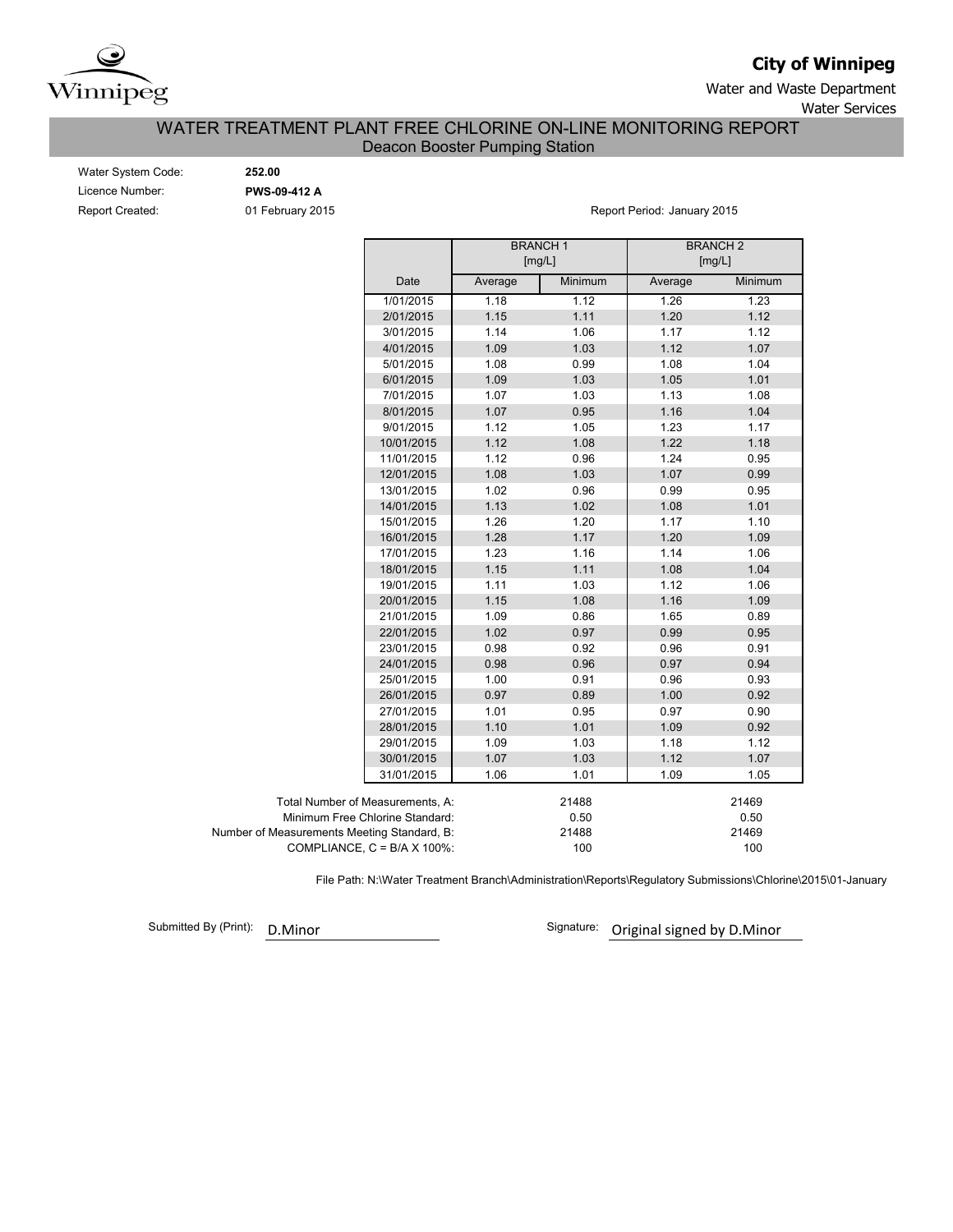

# WATER AND WASTE DEPARTMENT ENVIRONMENTAL STANDARDS DIVISION

|                                                          | WATER TREATMENT PLANT CHLORINE GRAB MONITORING REPORT<br><b>Deacon Booster Pumping</b><br><b>Deacon Booster Pumping</b><br><b>Station Branch 1</b><br><b>Station Branch 2</b><br><b>Free Chlorine</b><br><b>Total Chlorine</b><br><b>Free Chlorine</b><br><b>Total Chlorine</b><br>(mg/L)<br>(mg/L)<br>(mg/L)<br>(mg/L)<br>1.24<br>1.44<br>1.31<br>1.45<br>1.23<br>1.44<br>1.17<br>1.36<br><b>NS</b><br><b>NS</b><br><b>NS</b><br><b>NS</b><br><b>NS</b><br><b>NS</b><br><b>NS</b><br><b>NS</b><br>1.12<br>1.06<br>1.29<br>1.33<br>1.18<br>1.35<br>1.15<br>1.30<br>1.14<br>1.16<br>1.34<br>1.35<br>1.07<br>1.25<br>1.14<br>1.33<br>1.19<br>1.28<br>1.37<br>1.52<br><b>NS</b><br><b>NS</b><br>NS<br>NS<br><b>NS</b><br><b>NS</b><br><b>NS</b><br><b>NS</b><br>1.11<br>1.13<br>1.36<br>1.27<br>1.05<br>1.29<br>1.23<br>1.08<br>1.21<br>1.11<br>1.29<br>1.34<br>1.23<br>1.08<br>1.40<br>1.44<br>1.35<br>1.48<br>1.25<br>1.46<br><b>NS</b><br><b>NS</b><br><b>NS</b><br><b>NS</b><br><b>NS</b><br><b>NS</b><br><b>NS</b><br><b>NS</b><br>1.11<br>1.25<br>1.12<br>1.32<br>1.18<br>1.18<br>1.38<br>1.40<br>1.23<br>1.19<br>1.31<br>1.31<br>1.15<br>1.27<br>1.11<br>1.21<br>1.11<br>1.28<br>1.00<br>1.25<br><b>NS</b><br><b>NS</b><br>NS<br>NS |           |           |           |  |  |  |
|----------------------------------------------------------|-----------------------------------------------------------------------------------------------------------------------------------------------------------------------------------------------------------------------------------------------------------------------------------------------------------------------------------------------------------------------------------------------------------------------------------------------------------------------------------------------------------------------------------------------------------------------------------------------------------------------------------------------------------------------------------------------------------------------------------------------------------------------------------------------------------------------------------------------------------------------------------------------------------------------------------------------------------------------------------------------------------------------------------------------------------------------------------------------------------------------------------------------------------------------------------------------------------------------------------------|-----------|-----------|-----------|--|--|--|
| Water System Code: 252.00<br>Licence No. PWS-09-412 A    |                                                                                                                                                                                                                                                                                                                                                                                                                                                                                                                                                                                                                                                                                                                                                                                                                                                                                                                                                                                                                                                                                                                                                                                                                                         |           |           |           |  |  |  |
| <b>Date</b>                                              |                                                                                                                                                                                                                                                                                                                                                                                                                                                                                                                                                                                                                                                                                                                                                                                                                                                                                                                                                                                                                                                                                                                                                                                                                                         |           |           |           |  |  |  |
| 01-Jan-2015                                              |                                                                                                                                                                                                                                                                                                                                                                                                                                                                                                                                                                                                                                                                                                                                                                                                                                                                                                                                                                                                                                                                                                                                                                                                                                         |           |           |           |  |  |  |
| 02-Jan-2015                                              |                                                                                                                                                                                                                                                                                                                                                                                                                                                                                                                                                                                                                                                                                                                                                                                                                                                                                                                                                                                                                                                                                                                                                                                                                                         |           |           |           |  |  |  |
| 03-Jan-2015                                              |                                                                                                                                                                                                                                                                                                                                                                                                                                                                                                                                                                                                                                                                                                                                                                                                                                                                                                                                                                                                                                                                                                                                                                                                                                         |           |           |           |  |  |  |
| 04-Jan-2015                                              |                                                                                                                                                                                                                                                                                                                                                                                                                                                                                                                                                                                                                                                                                                                                                                                                                                                                                                                                                                                                                                                                                                                                                                                                                                         |           |           |           |  |  |  |
| 05-Jan-2015                                              |                                                                                                                                                                                                                                                                                                                                                                                                                                                                                                                                                                                                                                                                                                                                                                                                                                                                                                                                                                                                                                                                                                                                                                                                                                         |           |           |           |  |  |  |
| 06-Jan-2015                                              |                                                                                                                                                                                                                                                                                                                                                                                                                                                                                                                                                                                                                                                                                                                                                                                                                                                                                                                                                                                                                                                                                                                                                                                                                                         |           |           |           |  |  |  |
| 07-Jan-2015                                              |                                                                                                                                                                                                                                                                                                                                                                                                                                                                                                                                                                                                                                                                                                                                                                                                                                                                                                                                                                                                                                                                                                                                                                                                                                         |           |           |           |  |  |  |
| 08-Jan-2015                                              |                                                                                                                                                                                                                                                                                                                                                                                                                                                                                                                                                                                                                                                                                                                                                                                                                                                                                                                                                                                                                                                                                                                                                                                                                                         |           |           |           |  |  |  |
| 09-Jan-2015                                              |                                                                                                                                                                                                                                                                                                                                                                                                                                                                                                                                                                                                                                                                                                                                                                                                                                                                                                                                                                                                                                                                                                                                                                                                                                         |           |           |           |  |  |  |
| 10-Jan-2015                                              |                                                                                                                                                                                                                                                                                                                                                                                                                                                                                                                                                                                                                                                                                                                                                                                                                                                                                                                                                                                                                                                                                                                                                                                                                                         |           |           |           |  |  |  |
| 11-Jan-2015                                              |                                                                                                                                                                                                                                                                                                                                                                                                                                                                                                                                                                                                                                                                                                                                                                                                                                                                                                                                                                                                                                                                                                                                                                                                                                         |           |           |           |  |  |  |
| 12-Jan-2015                                              |                                                                                                                                                                                                                                                                                                                                                                                                                                                                                                                                                                                                                                                                                                                                                                                                                                                                                                                                                                                                                                                                                                                                                                                                                                         |           |           |           |  |  |  |
| 13-Jan-2015                                              |                                                                                                                                                                                                                                                                                                                                                                                                                                                                                                                                                                                                                                                                                                                                                                                                                                                                                                                                                                                                                                                                                                                                                                                                                                         |           |           |           |  |  |  |
| 14-Jan-2015                                              |                                                                                                                                                                                                                                                                                                                                                                                                                                                                                                                                                                                                                                                                                                                                                                                                                                                                                                                                                                                                                                                                                                                                                                                                                                         |           |           |           |  |  |  |
| 15-Jan-2015                                              |                                                                                                                                                                                                                                                                                                                                                                                                                                                                                                                                                                                                                                                                                                                                                                                                                                                                                                                                                                                                                                                                                                                                                                                                                                         |           |           |           |  |  |  |
| 16-Jan-2015                                              |                                                                                                                                                                                                                                                                                                                                                                                                                                                                                                                                                                                                                                                                                                                                                                                                                                                                                                                                                                                                                                                                                                                                                                                                                                         |           |           |           |  |  |  |
| 17-Jan-2015                                              |                                                                                                                                                                                                                                                                                                                                                                                                                                                                                                                                                                                                                                                                                                                                                                                                                                                                                                                                                                                                                                                                                                                                                                                                                                         |           |           |           |  |  |  |
| 18-Jan-2015                                              |                                                                                                                                                                                                                                                                                                                                                                                                                                                                                                                                                                                                                                                                                                                                                                                                                                                                                                                                                                                                                                                                                                                                                                                                                                         |           |           |           |  |  |  |
| 19-Jan-2015                                              |                                                                                                                                                                                                                                                                                                                                                                                                                                                                                                                                                                                                                                                                                                                                                                                                                                                                                                                                                                                                                                                                                                                                                                                                                                         |           |           |           |  |  |  |
| 20-Jan-2015                                              |                                                                                                                                                                                                                                                                                                                                                                                                                                                                                                                                                                                                                                                                                                                                                                                                                                                                                                                                                                                                                                                                                                                                                                                                                                         |           |           |           |  |  |  |
| 21-Jan-2015                                              |                                                                                                                                                                                                                                                                                                                                                                                                                                                                                                                                                                                                                                                                                                                                                                                                                                                                                                                                                                                                                                                                                                                                                                                                                                         |           |           |           |  |  |  |
| 22-Jan-2015                                              |                                                                                                                                                                                                                                                                                                                                                                                                                                                                                                                                                                                                                                                                                                                                                                                                                                                                                                                                                                                                                                                                                                                                                                                                                                         |           |           |           |  |  |  |
| 23-Jan-2015                                              |                                                                                                                                                                                                                                                                                                                                                                                                                                                                                                                                                                                                                                                                                                                                                                                                                                                                                                                                                                                                                                                                                                                                                                                                                                         |           |           |           |  |  |  |
| 24-Jan-2015                                              |                                                                                                                                                                                                                                                                                                                                                                                                                                                                                                                                                                                                                                                                                                                                                                                                                                                                                                                                                                                                                                                                                                                                                                                                                                         |           |           |           |  |  |  |
| 25-Jan-2015                                              | <b>NS</b>                                                                                                                                                                                                                                                                                                                                                                                                                                                                                                                                                                                                                                                                                                                                                                                                                                                                                                                                                                                                                                                                                                                                                                                                                               | <b>NS</b> | <b>NS</b> | <b>NS</b> |  |  |  |
| 26-Jan-2015                                              | 1.03                                                                                                                                                                                                                                                                                                                                                                                                                                                                                                                                                                                                                                                                                                                                                                                                                                                                                                                                                                                                                                                                                                                                                                                                                                    | 1.20      | 1.04      | 1.26      |  |  |  |
| 27-Jan-2015                                              | 1.15                                                                                                                                                                                                                                                                                                                                                                                                                                                                                                                                                                                                                                                                                                                                                                                                                                                                                                                                                                                                                                                                                                                                                                                                                                    | 1.24      | 0.92      | 1.12      |  |  |  |
| 28-Jan-2015                                              | 1.19                                                                                                                                                                                                                                                                                                                                                                                                                                                                                                                                                                                                                                                                                                                                                                                                                                                                                                                                                                                                                                                                                                                                                                                                                                    | 1.40      | 1.07      | 1.28      |  |  |  |
| 29-Jan-2015                                              | 1.06                                                                                                                                                                                                                                                                                                                                                                                                                                                                                                                                                                                                                                                                                                                                                                                                                                                                                                                                                                                                                                                                                                                                                                                                                                    | 1.29      | 1.10      | 1.29      |  |  |  |
| 30-Jan-2015                                              | 1.13                                                                                                                                                                                                                                                                                                                                                                                                                                                                                                                                                                                                                                                                                                                                                                                                                                                                                                                                                                                                                                                                                                                                                                                                                                    | 1.34      | 1.16      | 1.34      |  |  |  |
| 31-Jan-2015                                              | <b>NS</b>                                                                                                                                                                                                                                                                                                                                                                                                                                                                                                                                                                                                                                                                                                                                                                                                                                                                                                                                                                                                                                                                                                                                                                                                                               | <b>NS</b> | <b>NS</b> | NS        |  |  |  |
| Total number of measurements taken, A:                   | 22                                                                                                                                                                                                                                                                                                                                                                                                                                                                                                                                                                                                                                                                                                                                                                                                                                                                                                                                                                                                                                                                                                                                                                                                                                      |           | 22        |           |  |  |  |
| <b>Chlorine Standard for Monitoring Location (mg/L):</b> | 0.50                                                                                                                                                                                                                                                                                                                                                                                                                                                                                                                                                                                                                                                                                                                                                                                                                                                                                                                                                                                                                                                                                                                                                                                                                                    |           | 0.50      |           |  |  |  |
| Number of measurements meeting standard, B:              | 22                                                                                                                                                                                                                                                                                                                                                                                                                                                                                                                                                                                                                                                                                                                                                                                                                                                                                                                                                                                                                                                                                                                                                                                                                                      |           | 22        |           |  |  |  |
| Compliance with Chlorine Standard, C= B/A X 100%:        | 100%                                                                                                                                                                                                                                                                                                                                                                                                                                                                                                                                                                                                                                                                                                                                                                                                                                                                                                                                                                                                                                                                                                                                                                                                                                    |           | 100%      |           |  |  |  |

NS: No Sample NA: Not Analyzed OL: Off-Line

| Comments: | <b>Report Compiled By:</b> | H.Demchenko |
|-----------|----------------------------|-------------|
|           |                            |             |

**Approved in LIMS By: C.Diduck**

Date Approved: 4-Feb-15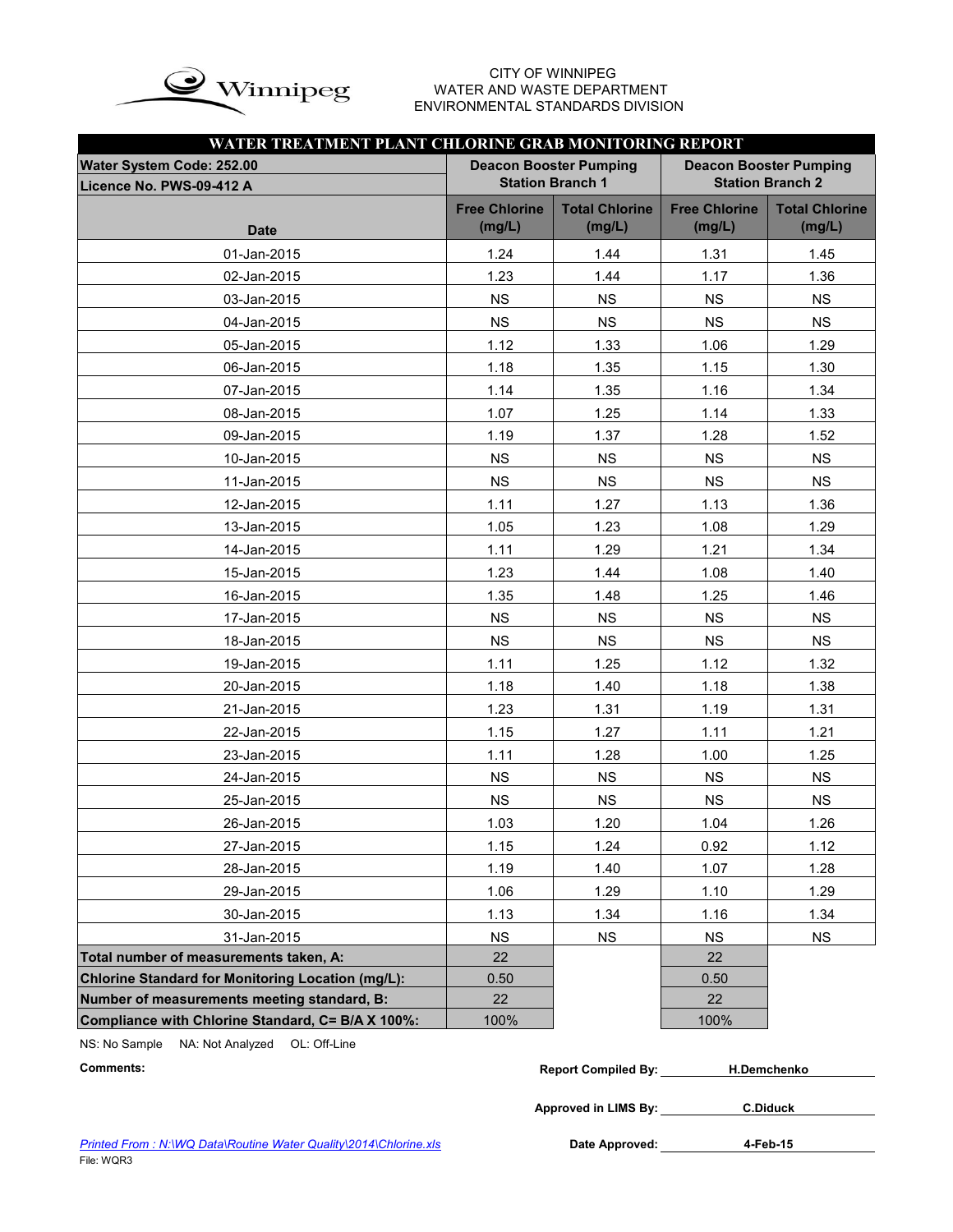

#### **CITY OF WINNIPEG** 252.00 WATER AND WASTE DEPARTMENT **EXECUTE AND INCOMEDY ASSESSED ASSESSED AT A Licence Number: PWS-09-412 A**

WATER TREATMENT PLANT UV REPORT

WATER SERVICES

Report Period: **January 2015** Report Created: **Sunday, February 01, 2015**

**% Volume Treated To** Untreated Below | To | Total |Untreated Below | To | Total |Untreated Below | To | Total |Untreated Below | To | Total Total Total Total Intreated Below | To | Total I Dose 0.00 0.00 0.00 0.00 59.42 59.42 0.00 65.11 65.11 0.00 0.00 0.00 0.00 0.00 67.14 67.14 0.00 0.00 0.00 191.67 191.67 100.00 0.00 0.00 0.00 0.00 60.62 60.62 0.00 66.38 66.38 0.00 0.00 0.00 0.00 0.00 22.64 22.64 0.00 43.33 0.00 192.98 192.98 100.00 0.00 0.00 0.00 0.00 60.95 60.95 0.00 66.75 66.75 0.00 0.00 0.00 0.00 0.00 0.00 0.00 0.00 65.24 0.00 192.94 192.94 100.00 0.00 0.00 0.00 0.00 60.15 60.15 0.00 65.75 65.75 0.00 0.00 0.00 0.00 0.00 0.00 0.00 0.00 66.98 0.00 192.88 192.88 100.00 0.00 0.00 0.00 0.00 60.77 60.77 0.00 66.52 66.52 0.00 0.00 0.00 0.00 0.00 0.00 0.00 0.00 65.65 0.00 192.93 192.93 100.00 0.00 0.00 0.00 0.00 61.16 61.16 0.00 66.99 66.99 0.00 0.00 0.00 0.00 0.00 5.75 5.75 0.00 59.02 0.00 192.93 192.93 100.00 0.00 0.00 0.00 0.00 62.81 62.81 0.00 63.32 63.32 0.00 0.00 0.00 0.00 0.00 66.84 66.84 0.00 0.00 0.00 192.97 192.97 100.00 0.00 0.00 0.00 0.00 64.49 64.49 0.14 41.53 41.67 0.00 0.00 15.29 15.29 0.00 71.20 71.20 0.00 0.00 0.00 192.52 192.66 99.93 0.00 0.00 0.00 0.04 60.39 60.43 0.15 15.59 15.75 0.00 0.00 42.40 42.40 0.00 74.07 74.07 0.00 0.00 0.01 192.45 192.65 99.89 0.00 0.00 0.00 0.00 52.14 52.14 0.00 0.00 0.00 0.00 0.00 64.57 64.57 0.00 78.45 78.45 0.00 0.00 0.00 195.16 195.16 100.00 0.00 0.00 0.00 0.17 26.29 26.46 0.00 24.68 24.68 0.00 0.00 62.31 62.31 0.00 82.53 82.53 0.00 0.00 0.00 195.81 195.99 99.91 0.00 0.00 0.00 0.00 24.20 24.20 0.00 50.16 50.16 0.00 0.00 62.26 62.26 0.00 55.04 55.04 0.00 0.00 0.00 191.66 191.66 100.00 0.00 0.00 0.00 0.00 62.58 62.58 0.00 51.19 51.19 0.00 0.00 75.67 75.67 0.00 0.00 0.00 0.00 0.00 0.00 189.45 189.45 100.00 0.00 0.00 0.00 0.00 49.99 49.99 0.00 62.62 62.62 0.00 0.00 85.01 85.01 0.00 0.00 0.00 0.00 0.00 0.00 197.63 197.63 100.00 0.00 0.00 0.00 0.00 63.99 63.99 0.00 51.39 51.39 0.00 0.00 82.60 82.60 0.00 0.00 0.00 0.00 0.00 0.00 197.98 197.98 100.00 0.00 0.00 0.00 0.00 72.19 72.19 0.00 44.49 44.49 0.00 0.00 81.29 81.29 0.00 0.00 0.00 0.00 0.00 0.00 197.97 197.97 100.00 0.00 0.00 0.00 0.00 68.83 68.83 0.00 44.06 44.06 0.00 0.00 78.13 78.13 0.00 0.00 0.00 0.00 0.00 0.00 191.01 191.01 100.00 0.00 0.00 0.00 0.00 67.75 67.75 0.00 44.33 44.33 0.00 0.00 77.28 77.28 0.00 0.00 0.00 0.00 0.00 0.00 189.36 189.36 100.00 0.00 0.00 0.00 0.05 45.33 45.37 0.00 30.55 30.55 0.00 0.00 69.87 69.87 0.00 0.00 0.00 0.00 43.70 0.00 189.44 189.49 99.98 0.00 0.00 0.00 0.00 61.03 61.03 0.01 24.13 24.15 0.00 0.00 39.89 39.89 0.00 0.00 0.00 0.00 60.44 0.01 185.49 185.52 99.99 0.00 0.00 0.00 0.00 60.79 60.79 0.00 66.24 66.24 0.00 0.00 0.00 0.00 0.00 0.00 0.00 0.00 63.00 0.00 190.03 190.03 100.00 0.00 0.00 0.00 0.00 59.49 59.49 0.00 64.70 64.70 0.00 0.00 0.00 0.00 0.00 0.00 0.00 0.00 61.80 0.00 185.99 185.99 100.00 0.00 0.00 0.00 0.00 59.09 59.09 0.00 64.15 64.15 0.00 0.00 0.00 0.00 0.00 0.00 0.00 0.00 61.76 0.00 185.01 185.01 100.00 0.00 0.00 0.00 0.00 59.01 59.01 0.00 64.01 64.01 0.00 0.00 0.00 0.00 0.00 0.00 0.00 0.00 61.96 0.00 184.99 184.99 100.00 0.00 0.00 0.00 0.00 59.02 59.02 0.00 64.11 64.11 0.00 0.00 0.00 0.00 0.00 0.00 0.00 0.00 61.91 0.00 185.03 185.03 100.00 0.00 0.00 0.00 0.00 58.78 58.78 0.00 63.89 63.89 0.00 0.00 0.00 0.00 0.00 39.98 39.98 0.00 22.33 0.00 184.98 184.98 100.00 0.00 0.00 0.00 0.18 63.52 63.88 0.00 34.79 34.79 0.00 0.00 0.00 0.00 0.00 48.30 48.30 0.00 38.15 0.18 184.76 185.12 99.81 0.00 0.00 37.21 37.21 0.00 0.00 34.29 34.29 0.00 0.00 26.35 26.35 0.00 0.00 0.00 0.00 0.00 0.00 48.70 0.00 0.00 38.45 38.45 0.00 0.00 184.99 100.00 100.00 0.00 0.00 56.65 0.00 0.00 0.00 0.00 65.03 65.03 0.00 0.00 0.00 0.00 0.00 63.31 63.31 0.00 0.00 0.00 185.00 185.00 100.00 0.00 0.00 57.67 57.67 0.00 0.00 0.00 0.00 0.00 0.00 66.19 0.00 0.00 0.00 0.00 0.00 0.00 64.53 64.53 0.00 0.00 0.00 0.00 0.00 0.00 188.40 100.00 0.00 0.00 59.85 0.00 0.00 0.00 0.00 68.62 68.62 0.00 0.00 0.00 0.00 0.00 66.54 66.54 0.00 0.00 0.00 195.00 195.00 100.00 0.00 0.00 211.39 211.39 0.18 0.44 1599.07 1599.70 0.02 0.30 1593.62 1593.95 0.00 0.00 836.59 836.59 0.00 0.55.03 855.03 0.00 0.00 813.72 813.72 0.21 0.75 5909.41 5910.37 **UVR-D400A UVR-D500A UVR-D600A Total** Date | % | Water Volume [ML] | Water Volume [ML] | Water Volume [ML] | Water Volume [ML] | Water Volume [ML] | Water Volume [ML] | Water Volume [ML] **Transmittance UVR-D100A UVR-D200A UVR-D300A** Untreated Below To Total Untreated Below To Total Untreated Below 1/01/2015 93.71 0.00 0.00 0.00 0.00 0.00 0.00 0.00 Total Untreated Below | To | Total Untreated 0.00 0.00 43.33 0.00 3/01/2015 95.06 0.00 0.00 0.00 0.00 0.00 65.24 0.00 2/01/2015 94.86 0.00 0.00 0.00 0.00 0.00 66.98 0.00 5/01/2015| 94.87 | 0.00 0.00 0.00 0.00| 0.00 0.00 60.77 60.77| 0.00 0.00 66.52 66.52| 0.00 0.00 0.00 0.00| 0.00 0.00| 0.00 0.00| 0.00 0.00| 0.00 65.65 65.65| 0.00 0.00| 0.00| 0.00| 0.00| 0.00| 0.00| 0.00| 0.00| 0.00| 0.00| 4/01/2015 95.01 0.00 0.00 0.00 0.00 0.00 59.02 0.00 7/01/2015 94.73 0.00 0.00 0.00 0.00 0.00 0.00 0.00 6/01/2015 94.76 0.00 0.00 0.00 0.00 0.00 71.20 71.20 0.00 0.00 0.00 0.00 0.00 0.14 9/01/2015| 94.28 | 0.00 0.00 0.00 0.00| 0.00 0.04 60.39 60.43| 0.01 0.15 15.59 15.75| 0.00 0.00 42.40 42.40| 0.00 0.00 74.07 74.07| 0.00 0.00 0.00 0.00| 0.01 0.20 8/01/2015 93.89 0.00 0.00 0.00 0.00 0.00 78.45 78.45 0.00 0.00 0.00 0.00 0.00 0.00 11/01/2015 94.53 0.00 0.00 0.00 0.00 0.00 0.00 0.17 10/01/2015 94.43 0.00 0.00 0.00 0.00 0.00 0.00 0.00 13/01/2015 94.70 0.00 0.00 0.00 0.00 0.00 0.00 0.00 12/01/2015 94.61 0.00 0.00 0.00 0.00 0.00 0.00 0.00 15/01/2015 94.59 0.00 0.00 0.00 0.00 0.00 0.00 0.00 14/01/2015 94.67 0.00 0.00 0.00 0.00 0.00 0.00 0.00 17/01/2015 94.93 0.00 0.00 0.00 0.00 0.00 0.00 0.00 16/01/2015 94.65 0.00 0.00 0.00 0.00 0.00 0.00 72.19 72.19 0.00 0.00 0.00 0.00 0.00 19/01/2015| 95.50 | 0.00 0.00 0.00 0.00 0.00 0.05 45.33 45.37| 0.00 0.00 30.55 30.55| 0.00 0.00 69.87 69.87| 0.00 0.00 0.00 0.00 0.00 0.00 0.00 43.70 43.70| 0.00 0.05 69.87| 0.00 0.00| 0.00 0.00| 0.00 0.00| 0.00| 0.00| 0.00 18/01/2015 95.30 0.00 0.00 0.00 0.00 0.00 0.00 0.00 0.00 60.44 60.44 0.01 0.01 21/01/2015 95.41 0.00 0.00 0.00 0.00 0.00 63.00 0.00 20/01/2015 95.43 0.00 0.00 0.01 0.00 0.00 61.80 0.00 23/01/2015 95.45 0.00 0.00 0.00 0.00 0.00 61.76 0.00 22/01/2015**|** 95.52 | 0.00 0.00 0.00 0.00| 0.00 0.00 59.49 59.49| 0.00 0.00 0.00 61.96 0.00 25/01/2015 96.05 0.00 0.00 0.00 0.00 0.00 61.91 0.00 24/01/2015**|** 95.80 | 0.00 0.00 0.00 0.00| 0.00 0.00 59.01 59.01| 0.00 0.00 0.00 22.33 0.00 27/01/2015 96.09 0.00 0.18 0.00 0.00 0.00 38.15 0.18 26/01/2015**|** 96.09 | 0.00 0.00 0.00 0.00| 0.00 0.00 58.78 58.78| 0.00 0.00 0.00 48.70 48.70 0.00 0.00 38.45 38.45 0.00 0.00 29/01/2015 94.21 56.65 0.00 0.00 0.00 0.00 0.00 0.00 28/01/2015 95.01 | 0.00 0.00 37.21 37.21 0.00 0.00 34.29 34.29 0.00 0.00 0.00 0.00 0.00 31/01/2015 94.25 59.85 0.00 0.00 0.00 0.00 0.00 0.00 30/01/2015**|** 94.22 | 0.00 0.00 57.67 57.67| 0.00 0.00 0.00 0.00| 0.00 0.00 0.00 855.03 855.03 0.00 0.00 813.72 813.72 0.21 0.75 211.39 0.18 0.44 1599.07 1599.70 0.02

**Water Volume [%]:**

Below Dose Untreated: To Dose

0.00 % 0.01 % 99.98 %

**Submitted By (Print): D.Minor Signature: Original signed by D.Minor**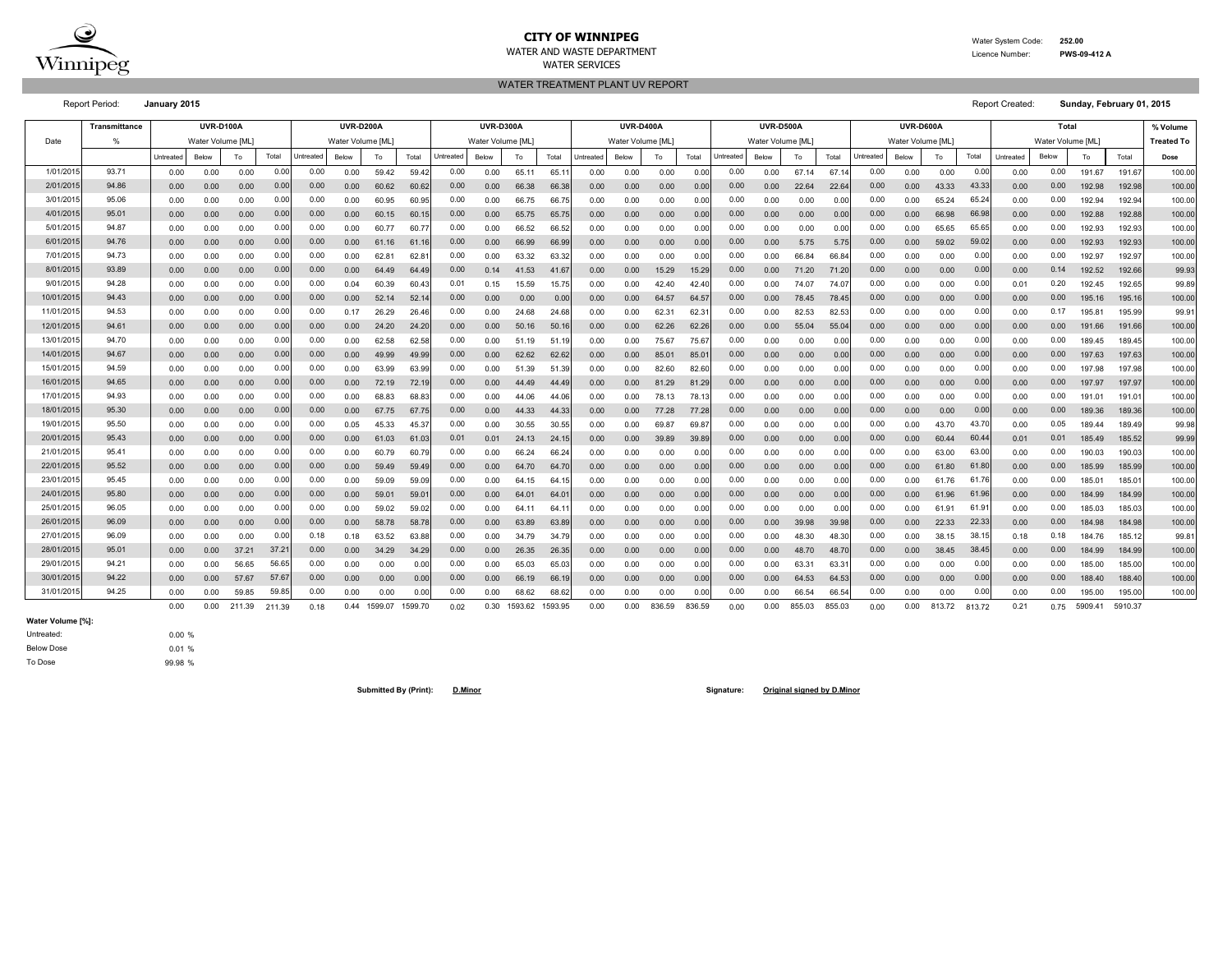

Water and Waste Department • Service des eaux et des déchets

Wednesday, February 4, 2015 **Our Incident/Report No: 01-2015**  LIMS Reference No: **41553/41613**

Ms. Melanie Betsill Drinking Water Officer Manitoba Water Stewardship, Office of Drinking Water 1007 Century Street Winnipeg MB R3H 0W4

# **RE: CORRECTIVE ACTION REPORT**

| <b>WATER SYSTEM</b><br><b>WATER SYSTEM CODE</b><br><b>LOCATION OF NON-COMPLIANT INCIDENT</b><br><b>OPERATOR IN CHARGE</b><br><b>INCIDENT REPORTED BY</b><br><b>TYPE OF NON-COMPLIANT INCIDENT</b> | Winnipeg Public Water System<br>252.00<br>Winnipeg 3-Dist NE01; NE06; NE07; SE03; SE04; SW07<br>NA.<br>Courtney Diduck, Analytical Services Branch Head<br>Treated (or distribution system) water sample contains E.<br>1.<br>coliform >0 per100mL, 3 MR 41/2007<br>2. High positive Total Coliform (>10 per100mL), 3 MR 41/2007                                                                                                                                                                                                                                                                                                                       |
|---------------------------------------------------------------------------------------------------------------------------------------------------------------------------------------------------|--------------------------------------------------------------------------------------------------------------------------------------------------------------------------------------------------------------------------------------------------------------------------------------------------------------------------------------------------------------------------------------------------------------------------------------------------------------------------------------------------------------------------------------------------------------------------------------------------------------------------------------------------------|
| <b>INCIDENT DATE</b>                                                                                                                                                                              | 3. Low positive Total Coliform (<10 per100mL), 3 MR 41/2007<br>January 26, 2015                                                                                                                                                                                                                                                                                                                                                                                                                                                                                                                                                                        |
| <b>DESCRIPTION OF CORRECTIVE ACTIONS</b>                                                                                                                                                          |                                                                                                                                                                                                                                                                                                                                                                                                                                                                                                                                                                                                                                                        |
|                                                                                                                                                                                                   | IMMEDIATELY: Re-sampled original locations tested and<br>additional samples upstream/downstream of original locations for;<br>turbidity, free/total chlorine, temperature and contacted the ODW.<br>The Winnipeg Regional Health Authority issued a precautionary<br>Boil Water Advisory on January 27, 2015, for the entire City of<br>Winnipeg. The Advisory was subsequently rescinded on January<br>29, 2015, when the two consecutive sets of re-samples tested<br>negative for bacteria 24 hours apart. Sampled additional locations<br>on January 31, 2015 as requested by ODW for free/total chlorine,<br>temperature, turbidity and bacteria. |
| <b>TEST RESULTS</b>                                                                                                                                                                               | See Attached                                                                                                                                                                                                                                                                                                                                                                                                                                                                                                                                                                                                                                           |

NOTES/COMMENTS:

1. All microbiological tests performed by contract laboratory.

2. UP/DOWN STREAM testing performed when EC is >0 /100mL, TC is >10 /100mL or when resample/consecutive sample is positive for EC or TC or as directed by the Manager of Environmental Standards Division and/or the Office of Drinking Water

3. INITIAL chlorine, turbidity and temperature only tested at the required 39 sample locations.

4. NR-No Result due to laboratory/analyst error.

5. NA-Not Analyzed.

#### **EMERGENCY REPORTING IS REQUIRED WHERE A POTENTIAL HEALTH RISK IS INVOLVED. FOLLOW THE INSTRUCTIONS OF YOUR DRINKING WATER OFFICER ON SITUATIONS REQUIRING IMMEDIATE REPORTING**

## **DISTRIBUTION**

FORWARD THE ORIGINAL TO THE DRINKING WATER OFFICER WITH THE MONTHLY COMPLIANCE SUBMISSIONS.

**Contact the Drinking Water Officer for any comments, questions or concerns**

REFERENCE: ODW-RF-016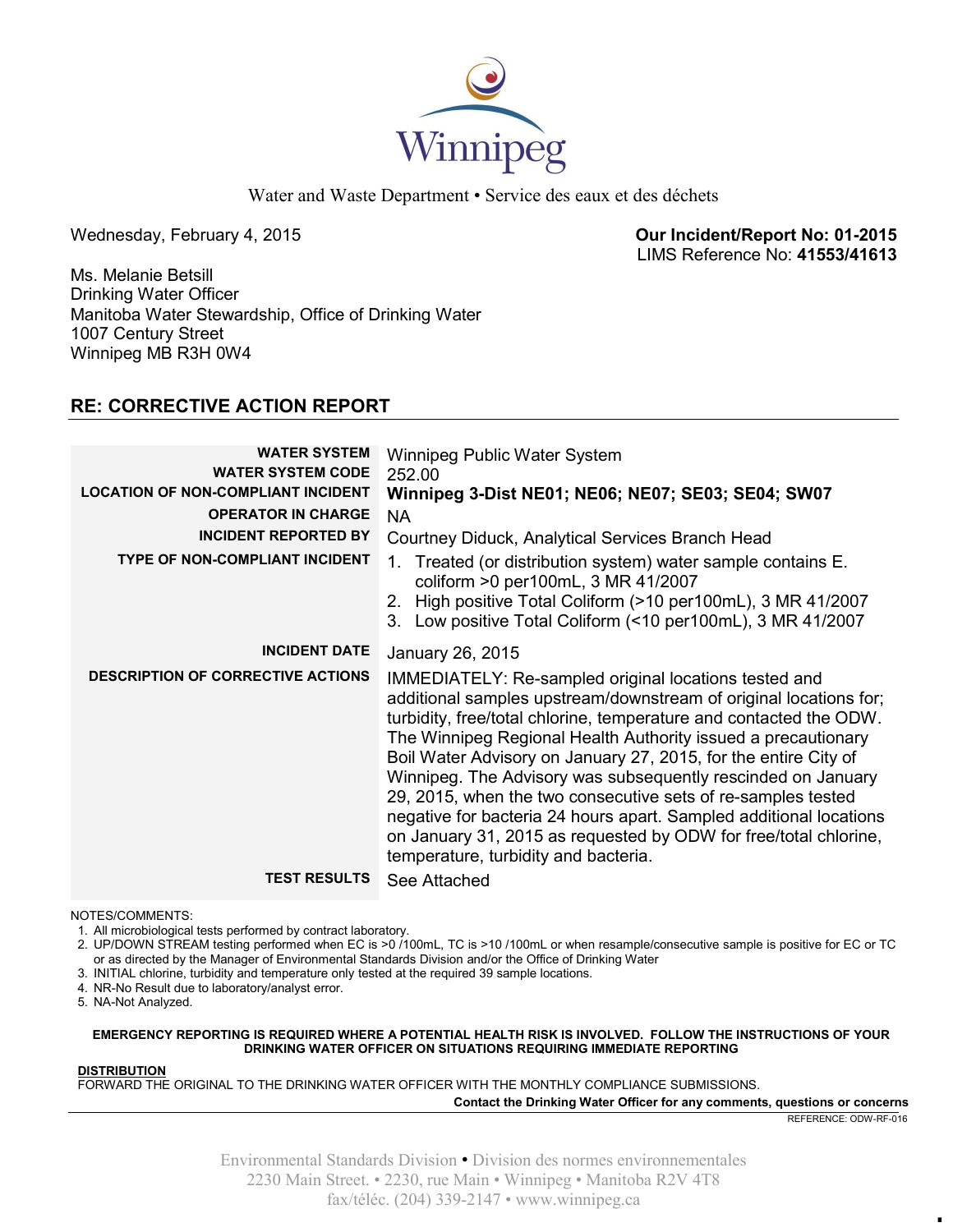|             | Sample |              | bacColiEsch-QT | bacColiTotal-QT | bacHPC   | Chlorine, Free | Chlorine, Total | Temperature | Turbidity | <b>Time Spled</b> |
|-------------|--------|--------------|----------------|-----------------|----------|----------------|-----------------|-------------|-----------|-------------------|
| SampleName  | Number | Date Sampled | (MPNU/100mL)   | (MPNU/100mL)    | (cfu/mL) | (mg/L)         | (mg/L)          | (°C)        | (ntu)     | (hrs)             |
| <b>NE01</b> | 421674 | 26-Jan-15    | $\mathbf{1}$   | 5               | < 10     | 0.49           | 0.63            | 8.5         | 0.26      | 8:42              |
| <b>NE01</b> | 422205 | 27-Jan-15    | <1             | $\leq$ 1        | $<$ 10   | 0.64           | 0.90            | 8.5         | 0.18      | 15:16             |
| NE01        | 422206 | 27-Jan-15    | <1             | $\leq$ 1        | $<$ 10   | 0.76           | 0.93            | 11.4        | 0.22      | 15:05             |
| <b>NE01</b> | 422204 | 27-Jan-15    | <1             | $\leq$ 1        | $<$ 10   | 0.96           | 1.20            | 7.1         | 0.17      | 14:55             |
| <b>NE01</b> | 422223 | 28-Jan-15    | <1             | $\leq 1$        | $<$ 10   | 0.85           | 0.99            | 7.6         | 0.19      | 15:18             |
| <b>NE01</b> | 422224 | 28-Jan-15    | <1             | $\leq$ 1        | $<$ 10   | 0.68           | 0.82            | 10.2        | 0.21      | 15:25             |
| <b>NE01</b> | 422222 | 28-Jan-15    | <1             | $\leq 1$        | $<$ 10   | 0.95           | 1.11            | 6.4         | 0.22      | 15:32             |
| <b>NE06</b> | 421679 | 26-Jan-15    | <1             | $\mathbf{1}$    | $<$ 10   | 0.95           | 1.18            | 6.0         | 0.31      | 9:20              |
| <b>NE06</b> | 422221 | 27-Jan-15    | <1             | $\leq$ 1        | $<$ 10   | 0.96           | 1.14            | 7.1         | 0.30      | 16:42             |
| <b>NE06</b> | 422207 | 27-Jan-15    | <1             | $\leq$ 1        | $<$ 10   | 1.05           | 1.15            | 6.9         | 0.19      | 15:43             |
| <b>NE06</b> | 422220 | 27-Jan-15    | <1             | ${<}1$          | $<$ 10   | 0.90           | 1.06            | 7.0         | 0.19      | 17:00             |
| <b>NE06</b> | 422226 | 28-Jan-15    | <1             | ${<}1$          | $<$ 10   | 1.02           | 1.16            | 7.0         | 0.19      | 16:52             |
| <b>NE06</b> | 422227 | 28-Jan-15    | <1             | $\leq$ 1        | $<$ 10   | 1.01           | 1.16            | 5.9         | 0.18      | 15:52             |
| <b>NE06</b> | 422225 | 28-Jan-15    | <1             | $\leq 1$        | $<$ 10   | 0.98           | 1.12            | 5.9         | 0.20      | 17:17             |
| <b>NE07</b> | 421680 | 26-Jan-15    | 9              | 53              | $<$ 10   | 0.96           | 1.18            | 5.0         | 0.19      | 9:38              |
| <b>NE07</b> | 422209 | 27-Jan-15    | <1             | $\leq$ 1        | $<$ 10   | 0.94           | 1.07            | 5.4         | 0.19      | 16:27             |
| <b>NE07</b> | 422210 | 27-Jan-15    | <1             | $\leq$ 1        | $<$ 10   | 0.84           | 1.16            | 5.7         | 0.18      | 16:12             |
| <b>NE07</b> | 422208 | 27-Jan-15    | $<1\,$         | $\leq$ 1        | $<$ 10   | 0.48           | 0.67            | 10.3        | 0.27      | 16:02             |
| <b>NE07</b> | 422229 | 28-Jan-15    | <1             | $\leq$ 1        | $<$ 10   | 0.81           | 1.03            | 6.0         | 0.20      | 16:41             |
| <b>NE07</b> | 422230 | 28-Jan-15    | $<1\,$         | $\leq$ 1        | $<$ 10   | 0.83           | 1.16            | 4.5         | 0.19      | 16:16             |
| <b>NE07</b> | 422228 | 28-Jan-15    | $<1\,$         | $\leq 1$        | $<$ 10   | 0.53           | 0.67            | 8.6         | 0.68      | 16:29             |
| SE03        | 421695 | 26-Jan-15    | $\mathbf{1}$   | 4               | $<$ 10   | 0.76           | 0.91            | 8.3         | 0.25      | 15:04             |
| <b>SE03</b> | 422212 | 27-Jan-15    | $<1\,$         | $\leq$ 1        | $<$ 10   | 0.21           | 0.48            | 7.7         | 0.25      | 15:59             |
| SE03        | 422213 | 27-Jan-15    | $<1\,$         | $\leq 1$        | $<$ 10   | 0.74           | 1.07            | 10.4        | 0.20      | 15:38             |
| SE03        | 422211 | 27-Jan-15    | $\leq$ 1       | $\leq$ 1        | $<$ 10   | 0.40           | 0.57            | 22.0        | 0.20      | 15:24             |
| SE03        | 422232 | 28-Jan-15    | <1             | $\leq 1$        | $<$ 10   | 0.12           | 0.33            | 6.2         | 0.23      | 16:27             |
| SE03        | 422233 | 28-Jan-15    | $<1\,$         | $\leq 1$        | $<$ 10   | 0.83           | 1.05            | 11.4        | 0.14      | 16:13             |
| SE03        | 422231 | 28-Jan-15    | $<1\,$         | $\leq$ 1        | $<$ 10   | 0.46           | 0.73            | 18.2        | 0.20      | 15:50             |
| SE04        | 421696 | 26-Jan-15    | $\mathbf{1}$   | $\mathbf{3}$    | $<10$    | 0.78           | 1.05            | 8.7         | 0.31      | 14:45             |
| <b>SE04</b> | 422215 | 27-Jan-15    | ${<}1$         | ${<}1$          | $<$ 10   | 0.93           | 1.11            | 7.7         | 0.18      | 16:35             |
| <b>SE04</b> | 422216 | 27-Jan-15    | ${<}1$         | ${<}1$          | $<10$    | 0.86           | 1.09            | 9.1         | 0.21      | 16:21             |
| <b>SE04</b> | 422214 | 27-Jan-15    | ${<}1$         | ${<}1$          | 240      | 0.70           | 0.95            | 9.4         | 0.17      | 17:00             |
| <b>SE04</b> | 422235 | 28-Jan-15    | ${<}1$         | $\leq 1$        | <10      | 0.94           | 1.20            | 5.4         | 0.22      | 17:02             |
| <b>SE04</b> | 422236 | 28-Jan-15    | <1             | $<$ 1           | $<$ 10   | 0.87           | 1.20            | 7.9         | 0.17      | 16:50             |
| <b>SE04</b> | 422234 | 28-Jan-15    | $<1\,$         | $\leq$ 1        | 10       | 0.33           | 0.53            | 7.0         | 0.32      | 17:21             |
| <b>SW07</b> | 421713 | 26-Jan-15    | $\mathbf{1}$   | $\mathbf{1}$    | $<$ 10   | 0.74           | 0.99            | 5.7         | 0.17      | 12:44             |
| <b>SW07</b> | 422218 | 27-Jan-15    | <1             | ${<}1$          | $<$ 10   | 0.86           | 1.01            | 12.7        | 0.17      | 17:30             |
| <b>SW07</b> | 422219 | 27-Jan-15    | <1             | $\leq 1$        | $<$ 10   | 0.87           | 1.12            | 6.8         | 0.20      | 18:03             |
| <b>SW07</b> | 422217 | 27-Jan-15    | <1             | $\leq$ 1        | $<$ 10   | 0.43           | 0.59            | 24.2        | 0.17      | 15:47             |
| <b>SW07</b> | 422238 | 28-Jan-15    | <1             | $\leq$ 1        | $<$ 10   | 0.81           | 1.14            | 6.8         | 0.17      | 18:13             |
| <b>SW07</b> | 422239 | 28-Jan-15    | <1             | $\leq$ 1        | $<$ 10   | 0.64           | 0.89            | 14.6        | 0.17      | 17:46             |
| SW07        | 422237 | 28-Jan-15    | <1             | $\leq 1$        | <10      | 0.80           | 1.01            | 8.0         | 0.17      | 18:00             |